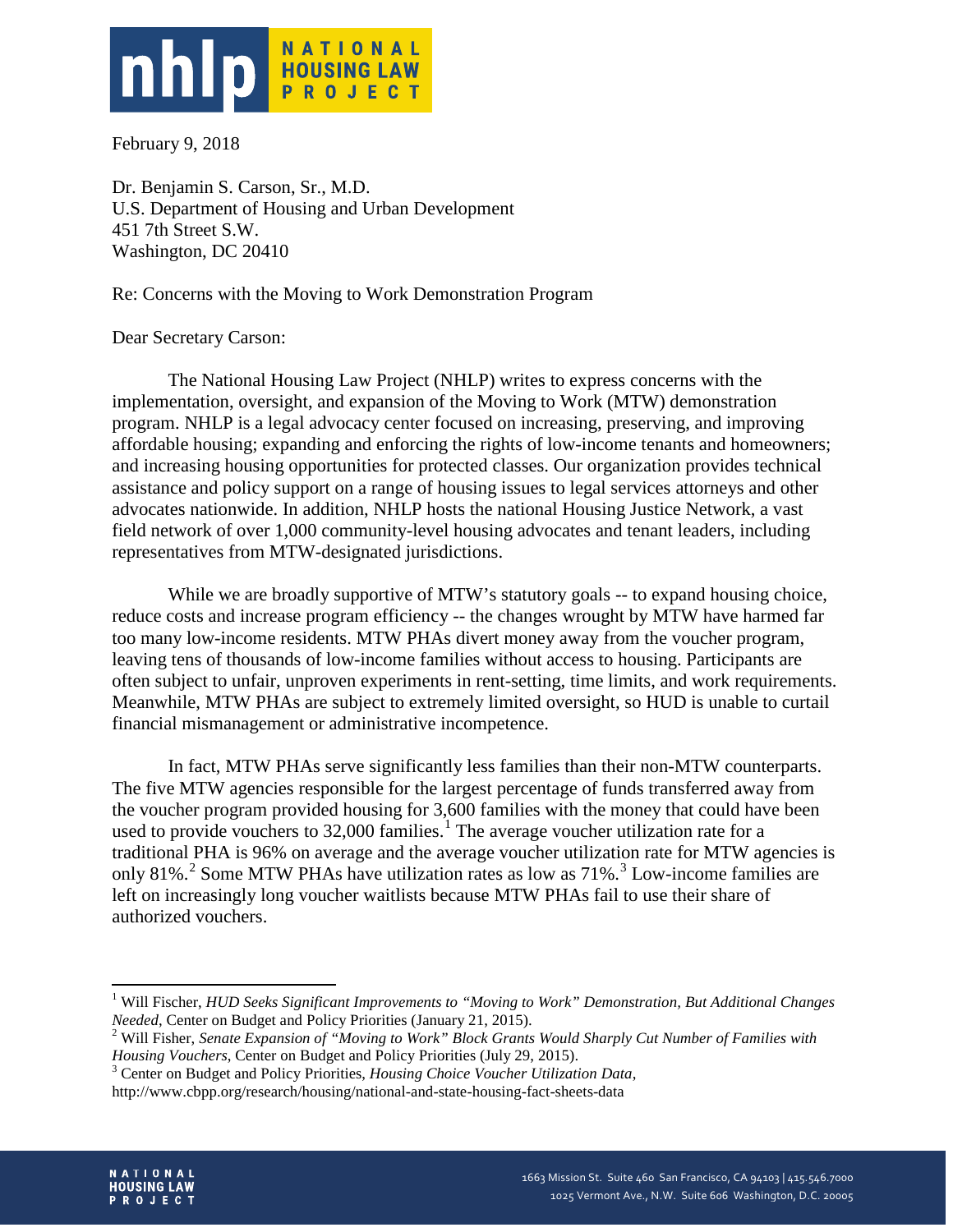For the MTW program to be effective, PHAs must have clear guidelines from HUD, adequate supports from relevant program offices, and, most importantly, a robust, demonstrable commitment to serving low-income tenants. It is especially important to improve oversight as MTW expands to 100 additional agencies. Below, we detail our major concerns with the MTW program that have had a negative impact on tenants and applicants: (1) lack of financial transparency (2) failure to define "substantially the same requirement" (3) implementation of policies that are harmful to tenants and (4) failure to enforce resident participation requirements. Throughout the letter, we offer HUD simple policy solutions that address our concerns for the existing 39 agencies as well as recommendations for the expansion.

### **I. There is no financial transparency at MTW PHAs.**

HUD should require full financial transparency by de-regulated MTW PHAs. The collection of data is an essential component of the MTW demonstration program. Congress, when it created and recently expanded the program, directed HUD to identify policies that would provide cost-savings to PHAs, assist families in obtaining self-sufficiency, and increase housing choice. The only way to measure the program's impacts is through robust data analysis. As noted in the 2013 Office of Inspector General report, due to inadequate oversight since the program's inception, little is known about how MTW agencies design programs to meet these statutory goals or how PHAs have changed their programs over time.<sup>[4](#page-1-0)</sup>

The lack of financial transparency has had disastrous results in some areas where MTW PHAs have secretly diverted funds away from programs that serve low-income families. In Chicago, for example, the PHA used its MTW authority to stockpile unused federal dollars. There, the PHA diverted an average of \$107 million per year from its voucher program from FY 2008-2012 and during that time built up a cash reserve of \$432 million.<sup>[5](#page-1-1)</sup> There are also examples of huge increases in executive compensation for MTW agency employees.<sup>[6](#page-1-2)</sup>

Form 50900 is the primary source of data that HUD receives to evaluate a PHA's participation in MTW and its compliance and success in meeting its stated objectives. Substituting for the PHA's Annual Plan, it is also the only way that stakeholders can provide input into and monitor MTW agency activities. To date, Form 50900 has not provided sufficient information to HUD, residents, or advocates, to properly assess MTW activities. Despite extensive comments submitted by NHLP and our partners on at least three occasions in response to public notice and comment periods, HUD has failed to make meaningful revisions to its form.

The following suggestions will help HUD provide meaningful oversight of MTW programs while making financial information easier to understand at a local level:



<span id="page-1-0"></span><sup>&</sup>lt;sup>4</sup> Audit Report on the Moving to Work Demonstration Program, Office of Inspector General, Number 2013-PH-0004, Sept. 27, 2013.<br><sup>5</sup> Center for Tax and Budget Accountability, A Fiscal Review of the Chicago Housing Authority (July 2014).

<span id="page-1-2"></span><span id="page-1-1"></span><sup>&</sup>lt;sup>6</sup> WABE News, *Atlanta Housing Authority CEO Compensation At Center of HUD New Policy* (June 7, 2012), http://news.wabe.org/post/atlanta-housing-authority-ceo-compensation-center-hud-new-policy. The Housing Authority's Chief office, Renee Glover, was cited as the highest paid housing authority executive in the country at over \$600,000.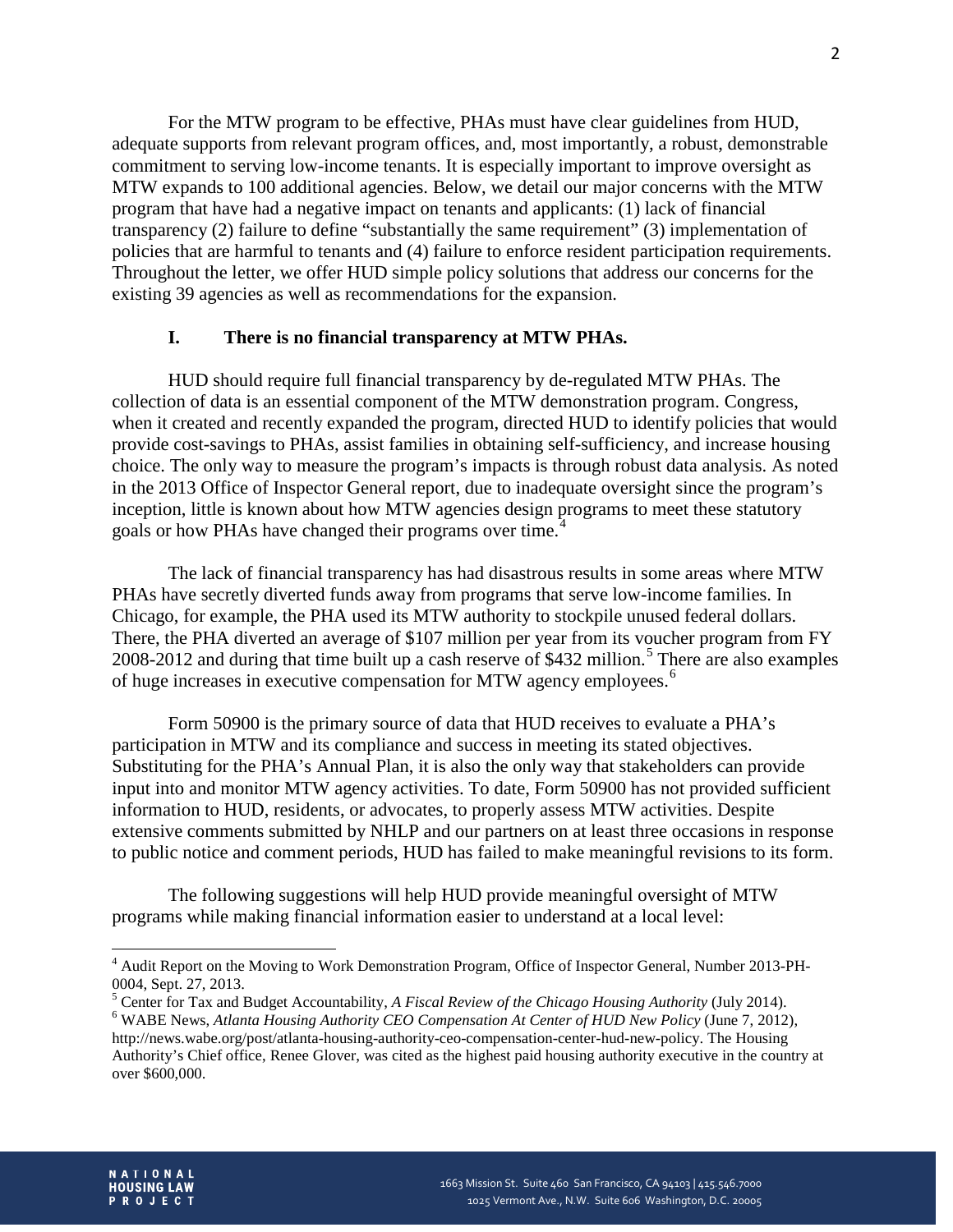*Require data to be reported in a format other than the Financial Data Schedule*: HUD currently requires MTW PHAs to report the sources and uses of MTW funds in Form 50900 but only requires PHAs to report information in the prescribed Financial Data Schedule (FDS) format. The FDS format is meaningless to tenants, advocates and most other stakeholders. Using the FDS format makes it incredibly difficult for residents to comment on the MTW Plan and evaluate an agency's MTW activities. Financial information reported per the FDS format also cannot be compared to budgets from prior years, making it difficult to understand financial trends.

*Revise the MTW report format regarding source and use of funds*: Currently, PHAs are only required to report to HUD a narrative about its sources and uses of funds. The narratives submitted to HUD are often vague and uninformative. HUD should require PHAs to explain each use of the demonstration program's single fund flexibility that results in a reallocation of funds from the original federal revenue stream to a different PHA cost center. The use of voucher funds for other purposes has been a core issue for tenant advocates monitoring MTW program activity. A new reporting format would allow HUD and other stakeholders to track the source of funding to a program expense.

*Require PHAs to report on reserves*: HUD should require more transparency regarding de-regulated agencies use of reserves to avoid situations like in Baltimore and Chicago, where only after close scrutiny of the PHAs' internal financial documents was it discovered that they had used reserves to pay off debt obligations early.<sup>[7](#page-2-0)</sup>

### **II. HUD has not defined the "substantially the same" requirement.**

Since the MTW program began, it has been extremely difficult to determine whether PHAs are meeting the requirement to assist substantially the same total number of eligible lowincome families as would have been served without single-fund flexibility. HUD failed to define a metric for "substantially the same" and PHAs' definition varies across programs. There is absolutely no way to track whether this requirement is being fulfilled by participating agencies.

HUD must define "substantially the same" and oversee compliance with the requirement at all agencies. HUD should require PHAs to report on how many families they would be able to assist absent MTW status with the funding they receive for both the voucher and public housing programs, assuming a reasonable public housing occupancy rate and per-voucher subsidy cost. This would provide a baseline for analysis regarding the number of households that would have been served had the funds not been combined. The PHA should then be required to compare the baseline with the number of families actually assisted to determine whether it served substantially the same number of families. HUD should also establish a quantitative standard for

<span id="page-2-0"></span><sup>&</sup>lt;sup>7</sup> News coverage on the Housing Authority of Baltimore City: [http://www.citypaper.com/news/features/bcp-112515](http://www.citypaper.com/news/features/bcp-112515-housing-money-20151125-story.html) [housing-money-20151125-story.html](http://www.citypaper.com/news/features/bcp-112515-housing-money-20151125-story.html) and on the Chicago Housing Authority:<http://progressillinois.com/posts/> content/2014/08/04/report-cha-failed-spend-millions-federal-housing-voucher-money-video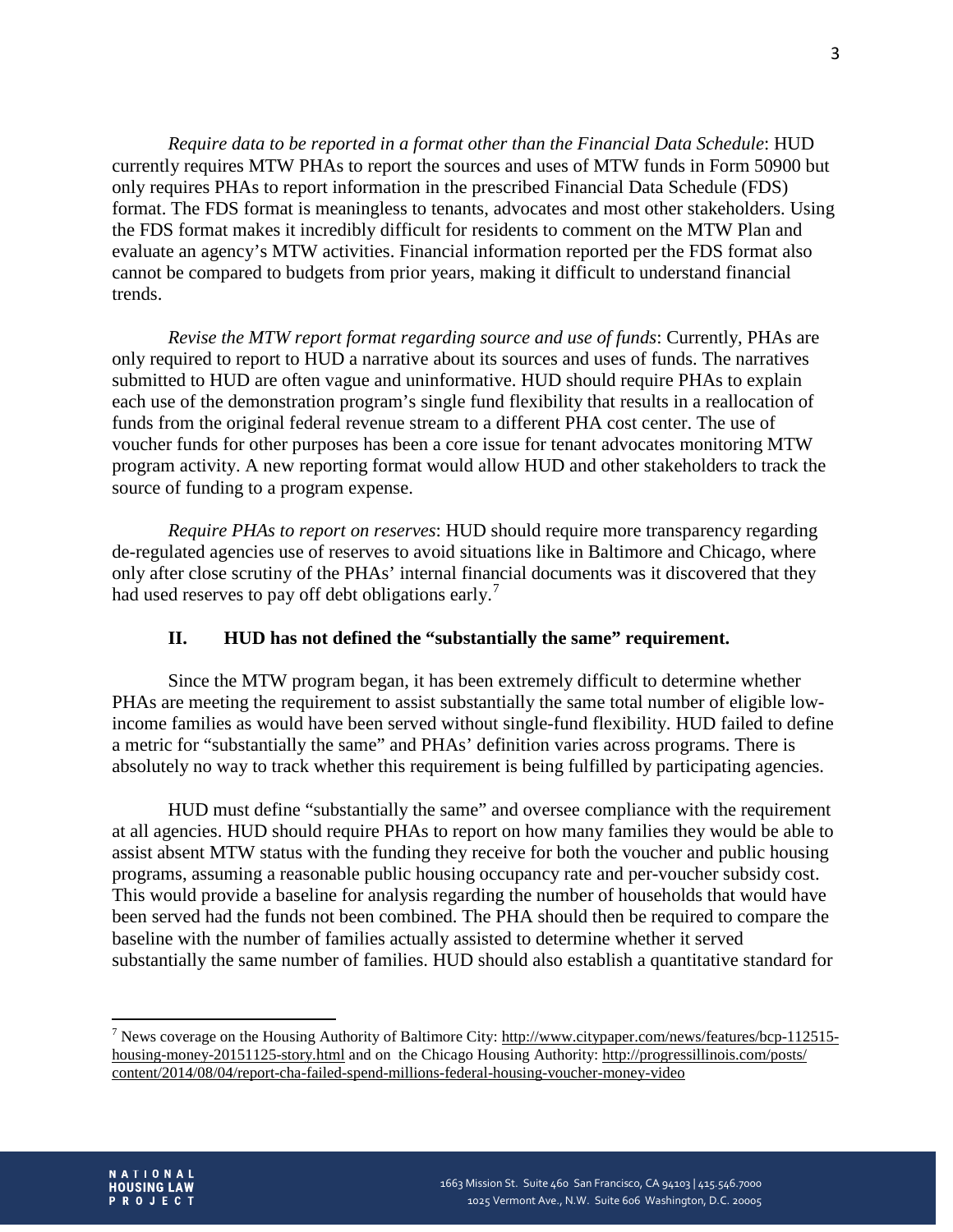"substantially the same" (for example, a difference of less than 5 percent) so that agencies can make their certifications in a consistent manner.

HUD should also revise Form 50900 to capture data that would help tenants, advocates, and other stakeholders determine not only whether the PHA is serving the same *number* of families, but also the same *types* of families that would otherwise be served by the PHA, absent MTW status. Helpful data would include:

- Historical data (previously required in Form 50900) that shows income levels of participants for previous years.
- The income of families broken down by public housing and the voucher program.
- The income of families broken down by bedroom size.
- Which specific "local, non-traditional" tenant-based, property-based, or homeownership program families are assisted through.
- The actual number of families assisted for all types of assistance rather than estimates.

HUD has the tools to streamline compliance with the "substantially the same" requirement. Doing so would support a robust analysis of the MTW program and encourage program compliance.

# **III. Harmful policy implementation with no oversight or opportunity to for analysis.**

Participating MTW agencies have imposed policies on tenants that put them at great risk of hardship. Work requirements, time limits on assistance, policies that result in higher rent burdens for tenants, and restrictions on portability all negatively impact participant families because they lead to termination of assistance, eviction, homelessness and a reduction in housing choice and mobility. They also represent major departures from the fundamental character of HUD's housing programs: they prioritize the economic well-being of PHAs over the housing stability and support of residents. HUD should carefully track and monitor the policies only as part of a cohort-specific waiver in the MTW expansion.

*Work Requirements:* To date, there has only been one rigorous empirical study evaluating the effects of a work requirement on public housing residents' employment outcomes.<sup>[8](#page-3-0)</sup> The study evaluated outcomes at the Charlotte Housing Authority (CHA), one of eight current MTW agencies that has a work requirement. Even though the authors conclude that the CHA's work requirement results in a higher employment rate among public housing residents, they "caution against drawing more general conclusions and believe it premature to implement work requirements across the public housing program."[9](#page-3-1) They argue that a number of factors had confounding effects on the efficacy of the requirement in increasing employment, including  $(1)$ the CHA's intensive case management program (implemented two years prior to the enforcement



<span id="page-3-0"></span><sup>&</sup>lt;sup>8</sup> Rohe et al. 2016. "Work Requirements in Public Housing: Impacts on Tenant Employment and Evictions," *Housing Policy Debate* Vol. 26, No. 6: 909-927.<br><sup>9</sup> Id. at 923.

<span id="page-3-1"></span>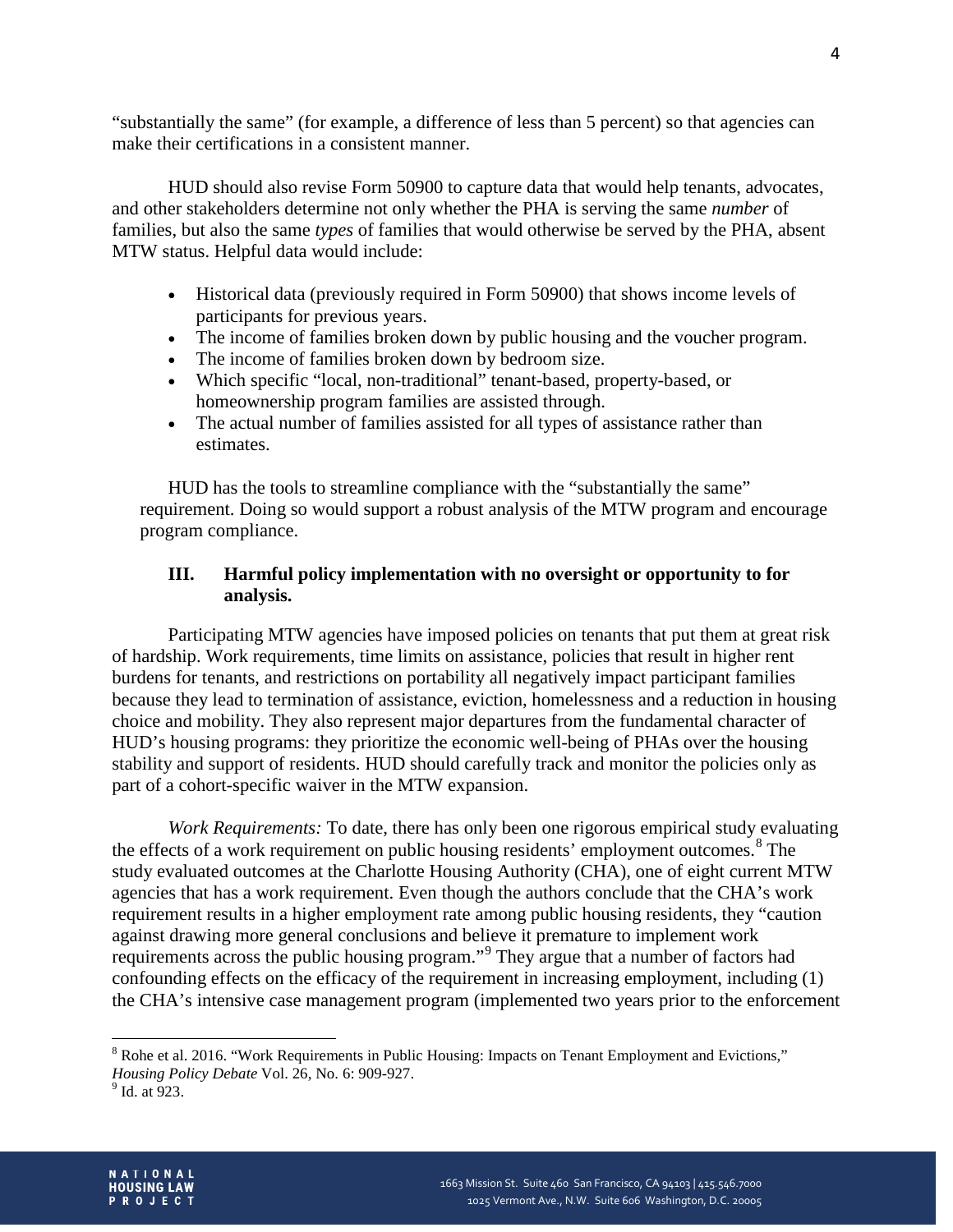of the work requirement), (2) the decision to hold off instituting the requirement until the local economy had rebounded from the effects of the Great Recession, and (3) a set of measures to ameliorate the harshness of the requirement (such as reviewing residents' disability status to determine whether they qualified for an exemption). Furthermore, the authors found no actual increase in hours worked among the employed, indicating that residents who could find work often ended up in part-time jobs that didn't further their path to self-sufficiency. As the authors of the study conclude, more research is necessary to determine whether work requirements, in isolation, are an effective tool for helping subsidized residents find work.

Furthermore, previous studies of work requirements in the Temporary Assistance to Needy Families program (TANF) indicate that they fail to support positive outcomes for lowincome families. One study found that non-compliance with TANF work requirements was more closely linked to employment barriers such as lack of child care or not having a car, than a desire to avoid finding work or specific resistance to the work requirement policy.<sup>[10](#page-4-0)</sup> TANF recipients who were sanctioned for not complying with a work requirement were found to have significantly lower earnings growth than a matched set of non-sanctioned recipients.<sup>[11](#page-4-1)</sup>

Evidence suggests that work requirements might harm tenants without helping them move towards self-sufficiency. HUD should only allow waivers for work requirements in the broader MTW PHA pool after the policy has been rigorously evaluated amidst a small cohort of MTW agencies as part of the expansion.

*Time Limits*: Waivers for establishing time limits must also be withheld until more rigorous research is undertaken to ascertain the effects of time limits on the social and economic well-being of public housing and voucher participants. The only study that has attempted to evaluate the effect of time limits on public housing resident outcomes was stymied by failures in evaluation design and a lack of data from comparison groups and on key outcomes.<sup>[12](#page-4-2)</sup> The authors write, "Unfortunately, a lack of follow-up with those who have timed out of housing assistance, and the absence of comparative data on time-limited and non-time-limited households, means that there is only limited information with which to evaluate outcomes or establish cause-and-effect relationships between agencies' policies and recipients' experiences."<sup>[13](#page-4-3)</sup> With these limitations in mind, the authors find decidedly mixed results: some residents experience time limits as a spur to work, while others are pushed deeper into poverty.

Findings from evaluations of TANF time limits suggest that uneven outcomes are the norm.<sup>[14](#page-4-4)</sup> While some residents experience positive outcomes in employment and health, others



<span id="page-4-0"></span><sup>&</sup>lt;sup>10</sup> Hasenfeld et al. 2004. "The Logic of Sanctioning Welfare Recipients: An Empirical Assessment," *Social Services Review*, Vol. 78, No. 2: 304-319.

<span id="page-4-1"></span><sup>&</sup>lt;sup>11</sup> Fording et al. 2013. "Do Welfare Sanctions Help or Hurt the Poor? Estimating the Causal Effect of Sanctioning on Client Earnings," *Social Services Review*, Vol. 87, No. 4: 641-676.

<span id="page-4-2"></span><sup>&</sup>lt;sup>12</sup> Miller et al. 2007. "The Experiences of Public Housing Agencies that Established Time Limits Policies Under the MTW Demonstration," submission to the Dept. of Housing and Urban Development, Office of Policy and Development Research.<br><sup>13</sup> Id. at ix.

<span id="page-4-4"></span><span id="page-4-3"></span><sup>&</sup>lt;sup>14</sup> Wood, et al. 2008. "Two Steps Forward, One Step Back: The Uneven Economic Progress of TANF Recipients," *Social Service Review* Vol. 82, No. 1: 3-28.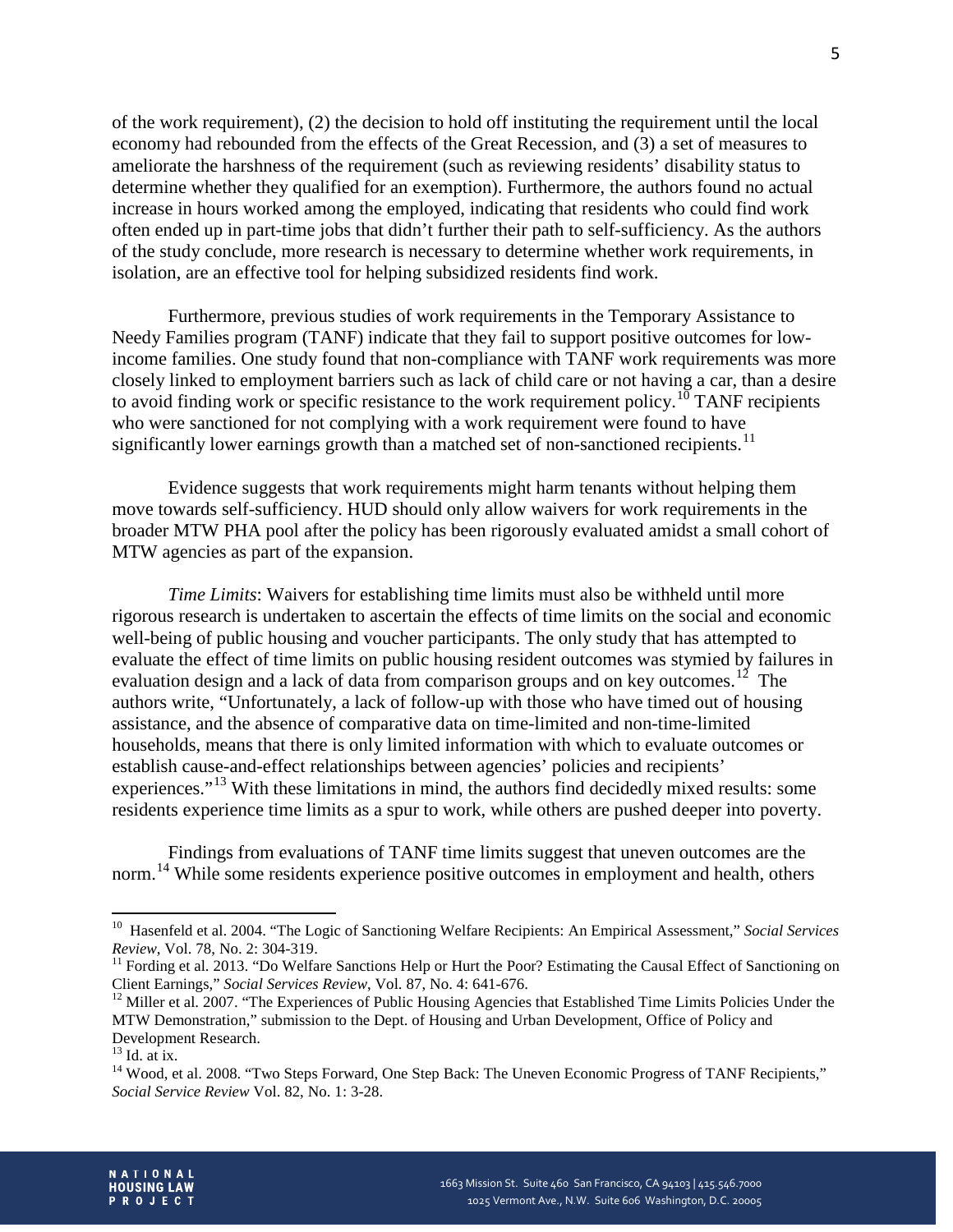fall quickly back into poverty. In short, time limits alone, absent a host of other job and mobility counseling supports, put tenants' housing stability at risk. HUD should consider rigorously evaluating the impact of time limits via cohort-specific waivers and prohibit MTW agencies from implementing this policy until the results are established.

*Rent Reform*: HUD is currently undertaking efforts to evaluate rent reforms at four MTW agencies.[15](#page-5-0) Furthermore, HUD followed the MTW Research Advisory Committees' recommendation that a rigorous, cohort-specific evaluation be undertaken before the reforms are adopted on a broader scale. After these evaluations are available, residents, advocates, and policymakers will be able to fully assess the viability of these reforms for wide-scale adoption. In the interim, HUD should prohibit rent reform policies that risk significantly burdening subsidized residents without offering any empirically demonstrated benefits.

*Portability*: One of the stated goals of MTW is to "increase housing choice." Reports find that MTW PHAs inconsistently define what it means to increase housing choice and how to measure it.<sup>[16](#page-5-1)</sup> Some MTW PHAs implemented programs such as mobility counseling and revisions to the PHA's payment standards. However, several MTW PHAs imposed policies that limit tenants' ability to port their voucher to another jurisdiction, thereby reducing housing choice and mobility among voucher families.<sup>[17](#page-5-2)</sup> HUD should prohibit PHAs from seeking waivers that limit portability as it runs contrary to the statutory goals of the demonstration program.

## **IV. MTW PHAs are not held accountable to resident engagement requirements.**

Resident engagement in MTW activities has been lacking at most participating agencies. Resident participation is required prior to submitting an MTW Annual Plan but HUD has provided little oversight of the process. HUD reserves the right to request additional information to verify that the PHA has complied with the public participation requirements in the MTW Standard Agreement. HUD should take resident participation requirements seriously and invoke this right if a PHA provides insufficient information regarding the process.

HUD could improve the public participation process by requiring agencies to report:

- A description of how the public was notified of the MTW Plan process.
- A summary of public comments.
- A summary of the PHA's response to those comments including but not limited to listing those that were accepted without modification, accepted with modification, and not accepted.



<span id="page-5-0"></span><sup>&</sup>lt;sup>15</sup> MDRC, July 2014. "FAQs About HUD's Rent Reform Demonstration," available at:<br>http://www.mdrc.org/news/announcement/faqs-about-hud-s-rent-reform-demonstration [accessed May 24, 2017]

<span id="page-5-1"></span><sup>&</sup>lt;sup>16</sup> Sarah Oppenheimer, Megan Haberle and Philip Tegeler, with research support from Kayla Kitson, *Increasing Housing Choices: How Can the MTW Program Evolve to Achieve its Statutory Mandate*; Poverty & Race Research Action Council (March 2013).

<span id="page-5-2"></span><sup>17</sup> Jill Khadduri, Melissa Vandawalker, Rebecca Cohen, et al. *Innovations in the Moving to Work Demonstration*, Abt Associates (Dec. 2014).